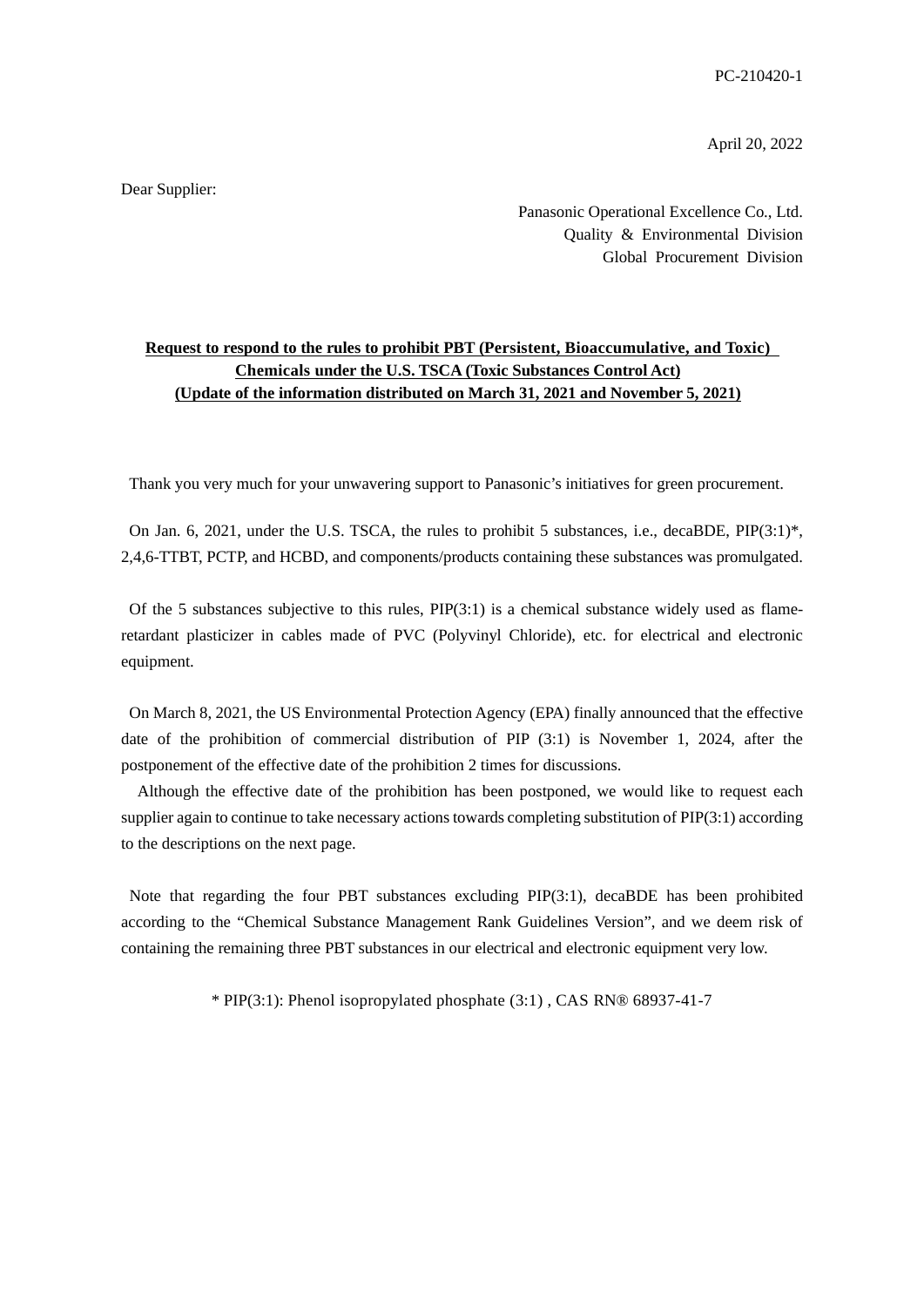## Requests to suppliers

- (1) If you have any component/product containing PIP(3:1), please inform us of it.
- (2) To the supplier that we know its components/products containing PIP(3:1) are delivered to a company of Panasonic group, we may individually consult with the supplier regarding the submission of information on the components/products containing PIP(3:1) such as chemSHERPA data, and Nonuse warranty, as well as the provision of substitute components/products. In such case, please respond to it accordingly.

For your information, PIP(3:1) may be used in the following resin components/products as retardant plasticizer:

- PVC resin: Harnesses, Electric wires, Cables, Covers of electronic components (Fuse covers, Sockets, etc.)
- Urethane resin: Electromagnetic wave absorption sheets.
- Other resin: Adhesives, Adhesive tapes, and Greases.
- Note: Use of PIP(3:1) in 'Adhesives and Encapsulates' will be prohibited from Jan. 7, 2025, while use of PIP(3:1) in 'Lubricants and Greases' and in 'new components and replacement parts for motor vehicle\* and aerospace equipment' is exempted from the rules. However, in order to respond to other requirements specified in the rules such as 'Recordkeeping' and 'Downstream notification', we may consult with each supplier regarding the provision of information on the components/products containing PIP(3:1). In such case, please respond to it accordingly.

 \* "EPA generally interprets the term "motor vehicle" to mean a transport vehicle that is propelled or drawn by mechanical power, such as cars, trucks, motorcycles, boats, and construction, agricultural, and industrial machinery". (Excerpt from the official gazette on the final rules issued on March 8, 2022.)

(3) Panasonic has already issued and enforced the "Chemical Substance Management Rank Guidelines Ver.13 (for Products)" where trends of chemical substance regulations in and outside of Japan including this rules are reflected. In the Rank Guidelines, PIP(3:1) is included in the category of the Level 2 Prohibited Substances (use of a substitute for the substance must be proceeded based on the requirements in the specified period).

We plan to include PIP(3:1) in the category of the Level 1 Prohibited Substances (use of the substance must be immediately stopped) at the latest by October 31, 2023, which is 1 year before the effective date of the prohibition of commercial distribution of PIP(3:1).

[For your information: background (as of March 31, 2021)]

January 6, 2021

The rules was promulgated; commercial distribution of PIP(3:1) has been prohibited since March 8, 2021.

March 8, 2021

Relaxation of the rules was published; the effective date of the prohibition of commercial